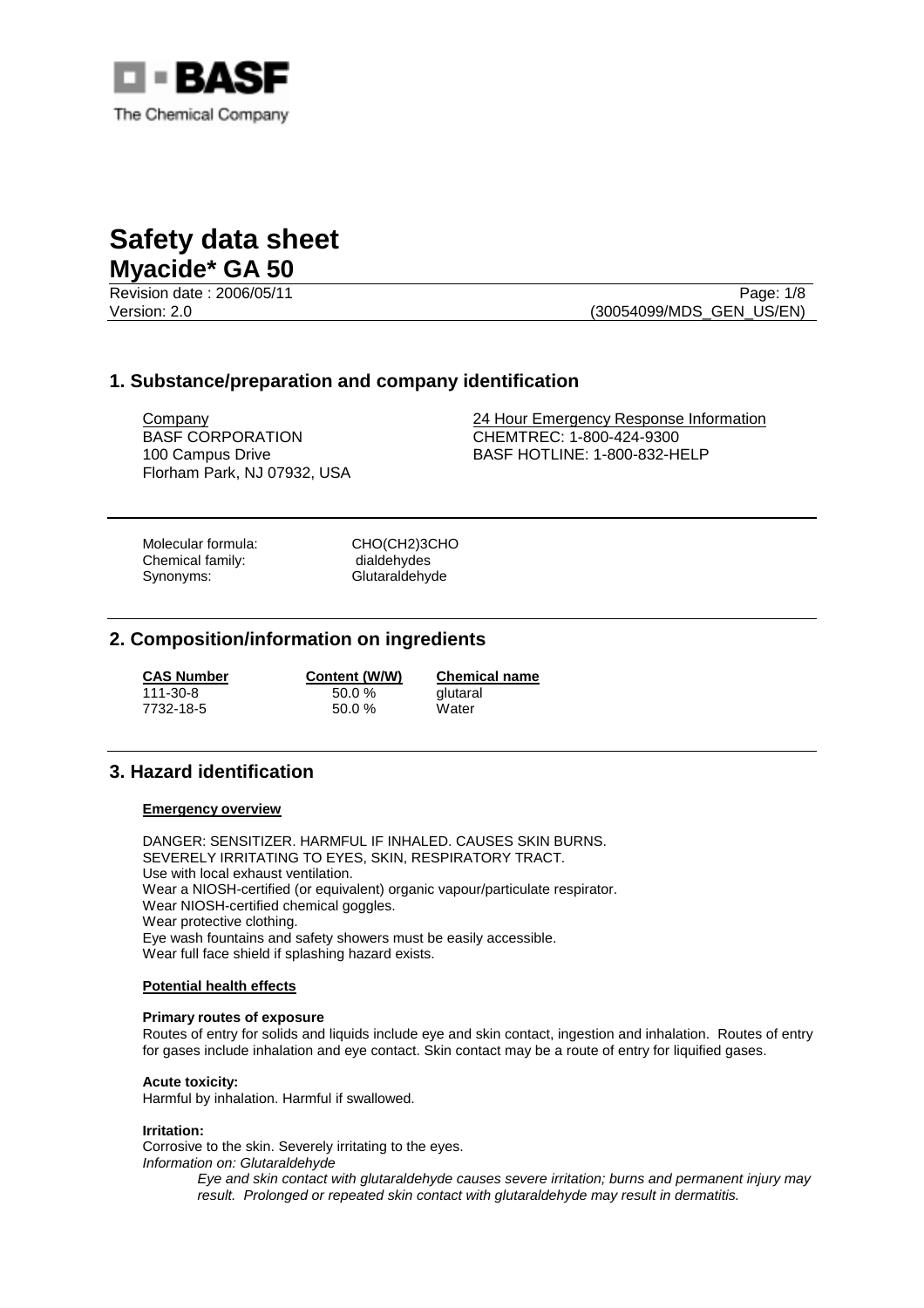Revision date : 2006/05/11 Page: 2/8

#### **Sensitization:**

May cause sensitization by inhalation and skin contact.

### **Repeated dose toxicity:**

*Information on: Glutaraldehyde* 

*Overexposures have been known to produce liver damage in animal studies. Fetotoxicity and embryotoxicity in the presence of maternal toxicity has been shown to occur in rabbits at a high dose of 45 mg/kg.* 

#### **Medical conditions aggravated by overexposure:**

Data available do not indicate that there are medical conditions that are generally recognized as being aggravated by exposure to this substance/product. See MSDS section 11 - Toxicological information.

### **Potential environmental effects**

#### **Aquatic toxicity:**

Depending on local conditions and existing concentrations, disturbances in the biodegradation process of activated sludge are possible.

## **4. First-aid measures**

#### **General advice:**

Remove contaminated clothing.

#### **If inhaled:**

Remove the affected individual into fresh air and keep the person calm. Assist in breathing if necessary. Immediate medical attention required.

### **If on skin:**

Wash affected areas with water while removing contaminated clothing. Seek medical attention.

#### **If in eyes:**

In case of contact with the eyes, rinse immediately for at least 15 minutes with plenty of water. Immediate medical attention required.

#### **If swallowed:**

Rinse mouth and then drink plenty of water. Do not induce vomiting. Never induce vomiting or give anything by mouth if the victim is unconscious or having convulsions. Immediate medical attention required.

## **5. Fire-fighting measures**

| Flash point:           | >100 °C          | (DIN 51758)   |
|------------------------|------------------|---------------|
| Autoignition:          | approx. $225 °C$ | (DIN 51794)   |
| Lower explosion limit: | 18.8 %(V)        | (56.0 °C, 18) |
| Upper explosion limit: | 46.4 %(V)        | (75.0 °C, 45  |

 $°C, 188.5$  mbar)  $°C, 459 mbar)$ 

### **Suitable extinguishing media:**

water, dry extinguishing media, carbon dioxide, foam

### **Hazards during fire-fighting:**

No particular hazards known.

### **Protective equipment for fire-fighting:**

Firefighters should be equipped with self-contained breathing apparatus and turn-out gear.

#### **Further information:**

Collect contaminated extinguishing water separately, do not allow to reach sewage or effluent systems.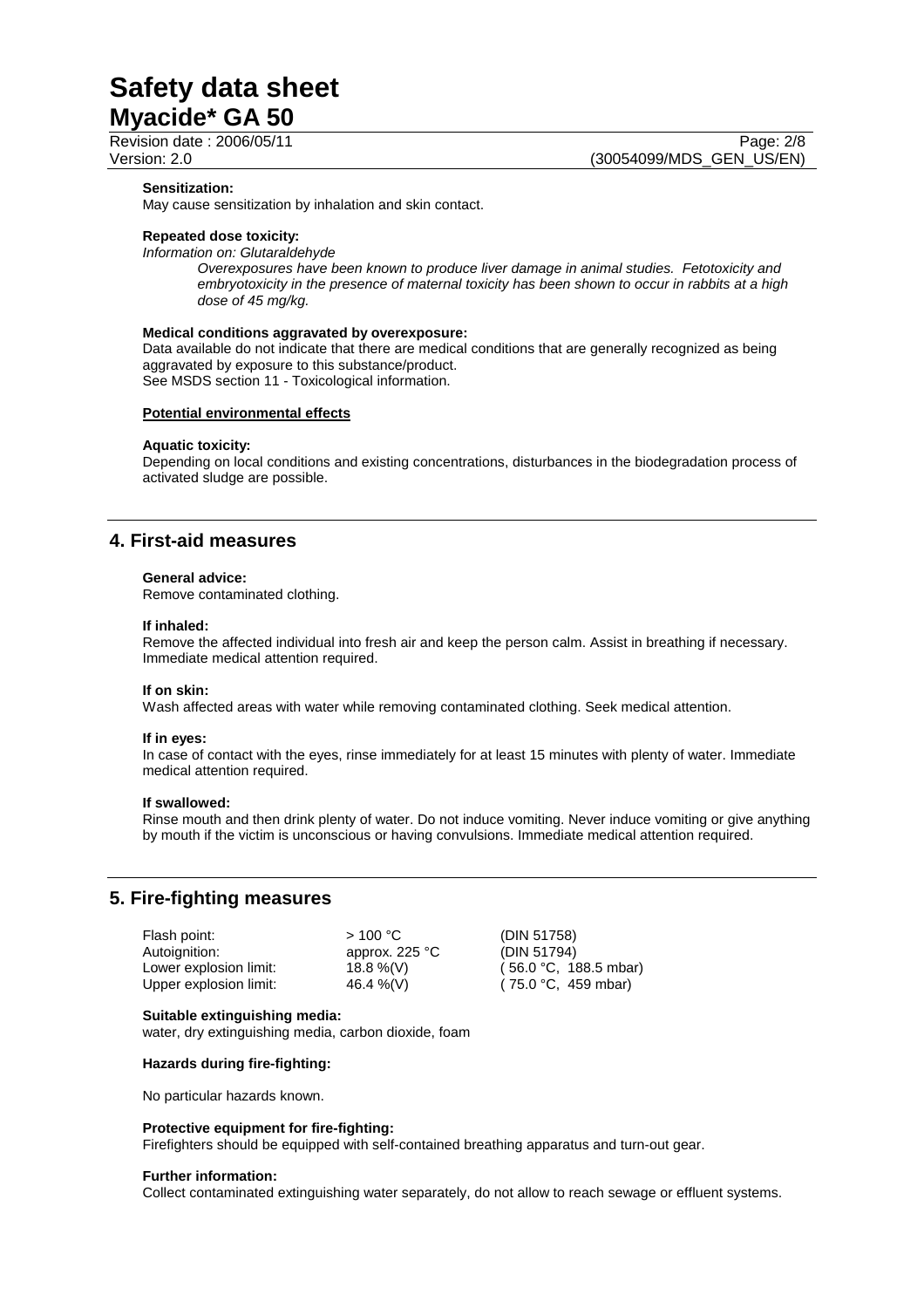**NFPA Hazard codes:** Health : 3 Fire: 1 Reactivity: 0 Special:

# **6. Accidental release measures**

### **Personal precautions:**

Wear appropriate respiratory protection. Use personal protective clothing. Ensure adequate ventilation.

### **Environmental precautions:**

Do not discharge into drains/surface waters/groundwater.

### **Cleanup:**

Spills should be contained, solidified, and placed in suitable containers for disposal.

# **7. Handling and storage**

### **Handling**

### **General advice:**

Ensure thorough ventilation of stores and work areas. Avoid aerosol formation.

### **Protection against fire and explosion:**

Avoid all sources of ignition: heat, sparks, open flame.

### **Storage**

### **General advice:**

Keep container tightly closed and dry; store in a cool place. Store protected against freezing.

### **Storage stability:**

Storage temperature: <= 25 °C Storage duration: 12 Months

## **8. Exposure controls and personal protection**

### **Components with workplace control parameters**

glutaral

ACGIH CLV 0.05 ppm ;

### **Advice on system design:**

Provide local exhaust ventilation to control vapours/mists.

### **Personal protective equipment**

### **Respiratory protection:**

Wear a NIOSH-certified (or equivalent) organic vapour/particulate respirator. Do not exceed the maximum use concentration for the respirator facepiece/cartridge combination. For emergency or non-routine, high exposure situations, use a NIOSH-certified full facepiece pressure demand self-contained breathing apparatus (SCBA) or a full facepiece pressure demand supplied-air respirator (SAR) with escape provisions.

### **Hand protection:**

Chemical resistant protective gloves

### **Eye protection:**

Tightly fitting safety goggles (chemical goggles). Wear face shield if splashing hazard exists.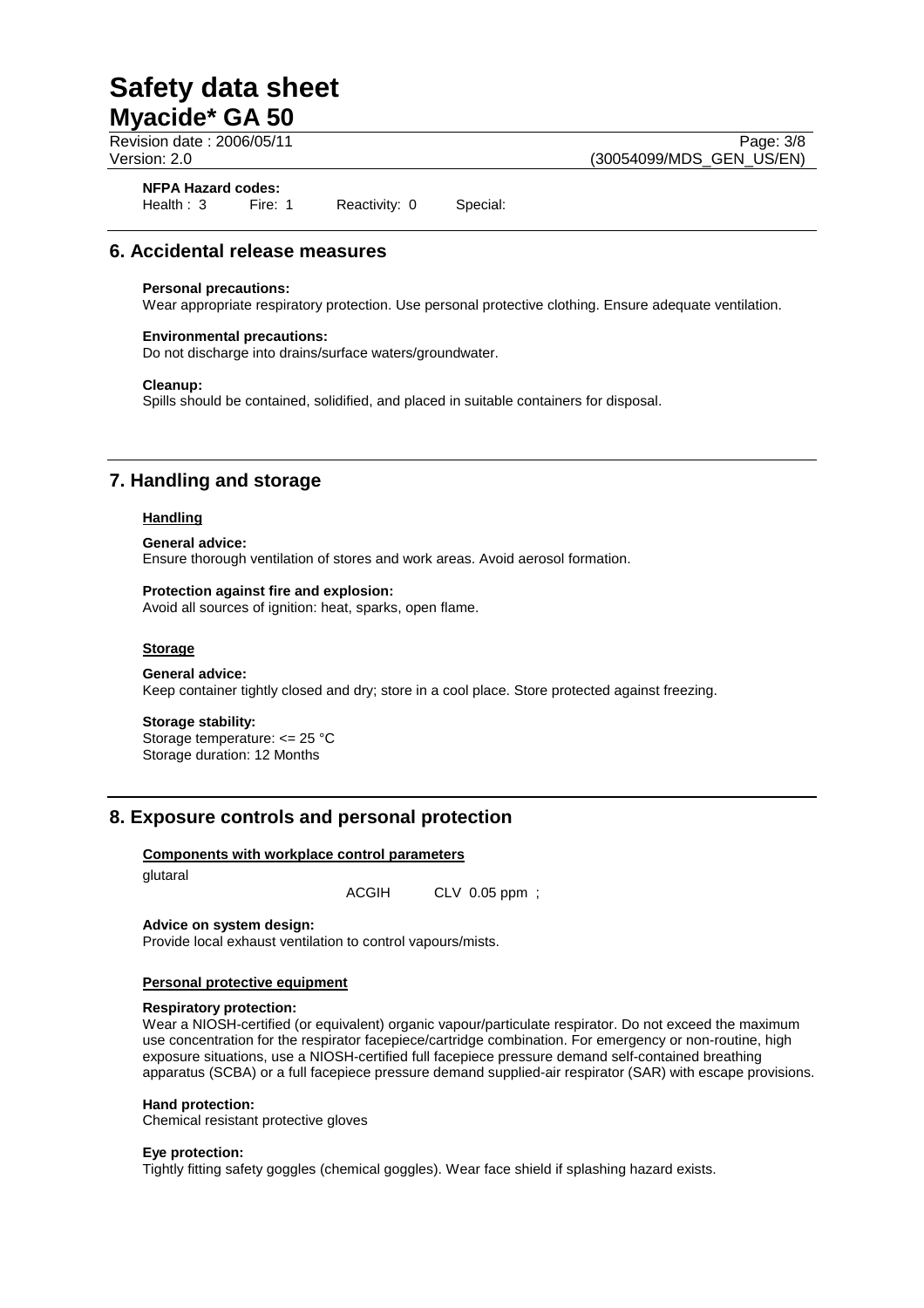Revision date : 2006/05/11 Page: 4/8

Version: 2.0 (30054099/MDS\_GEN\_US/EN)

### **Body protection:**

Body protection must be chosen depending on activity and possible exposure, e.g. apron, protecting boots, chemical-protection suit (according to DIN-EN 465).

### **General safety and hygiene measures:**

Eye wash fountains and safety showers must be easily accessible. Wear protective clothing as necessary to prevent contact. Employees should shower at the end of the shift. Wash soiled clothing immediately.

# **9. Physical and chemical properties**

| Form:<br>Odour:<br>Colour:                              | liquid<br>pungent odour<br>colourless to yellow<br>vellow |                                                   |
|---------------------------------------------------------|-----------------------------------------------------------|---------------------------------------------------|
| pH value:                                               | 3.7                                                       | (100 g/l, 20 °C)                                  |
| Freezing point:                                         | approx. $-20$ °C                                          | 1 ATM)                                            |
| Boiling point:                                          | >100 °C                                                   | 1 ATM)                                            |
| Vapour pressure:<br>Information on: water               | 20 mbar                                                   | $33.7 \text{ }^{\circ}C$                          |
| Vapour pressure:                                        | 23 mbar                                                   | 20 °C                                             |
| Density:                                                | $1.13$ g/cm $3$                                           | 20 °C) (DIN 51757)                                |
| Partitioning coefficient n-<br>octanol/water (log Pow): | $-0.36$                                                   | (approx. 23 °C) (OECD Guideline 107)              |
| Viscosity, dynamic:<br>Solubility in water:             | 20 mPa.s                                                  | $(50 °C)$ (DIN 53015)<br>(approx. 20 °C) miscible |

# **10. Stability and reactivity**

### **Conditions to avoid:**

> 50 degrees Celsius

#### **Substances to avoid:** acids, bases

## **Hazardous reactions:**

The product is chemically stable.

### **Decomposition products:**

carbon monoxide, carbon dioxide

**Corrosion to metals:**  Corrosive effect on metals.

# **11. Toxicological information**

### **Acute toxicity**

**Oral:**  LD50/rat: Moderately toxic. LD50/rat: 320 mg/kg Moderately toxic.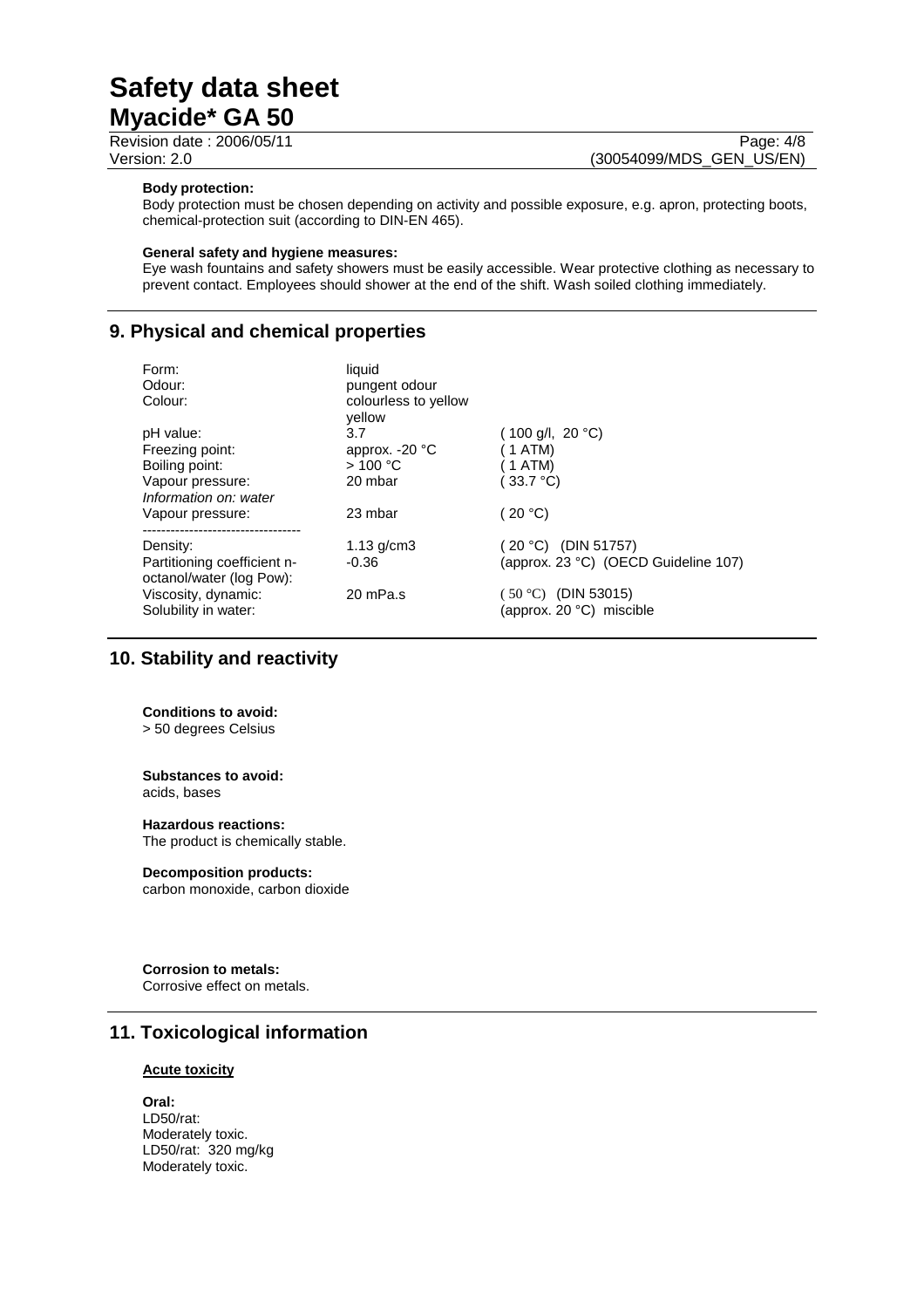### **Inhalation:**

LC50/rat: > 0.28 - < 0.39 mg/l / 4 h An aerosol was tested.

Inhalation-risk test (IRT): No mortality within 60 minutes as shown in animal studies. Deaths possible with prolonged exposure.

#### **Dermal:**

LD50/rabbit: Moderate to low toxicity. LD50/rabbit: Slightly toxic to practically nontoxic. LD50/rat: Slightly toxic.

### **Skin irritation:**

rabbit: Corrosive. (BASF-Test)

### **Eye irritation :**

rabbit: Irritating.

### **Sensitization:**

Guinea pig maximization test/: Caused sensitization in animal studies.

### **Chronic toxicity**

#### **Genetic toxicity:**

The substance was mutagenic in various test systems with bacterias and cell cultures; however, these results could not be confirmed in tests with mammals.

### **Reproductive toxicity:**

Animal studies gave no indication of a fertility impairing effect at doses which were not toxic to the parental animals.

### **Developmental toxicity/teratogenicity:**

Teratogenic. Effects observed at maternally toxic doses. No developmental effects. No teratogenic effects.

# **12. Ecological information**

### **Environmental fate and transport**

### **Biodegradation:**

Method of analysis: Degree of elimination: > 70 % Method of analysis: Degree of elimination: 90 - 100 % (28 d)

Test method: <br>
Method of analysis: 
DOC reduction<br>
DOC reduction Test method: <br>
Method of analysis: <br>
DOC reduction Evaluation: Easily eliminated from water. Readily biodegradable (according to OECD criteria).

### **Bioaccumulation:**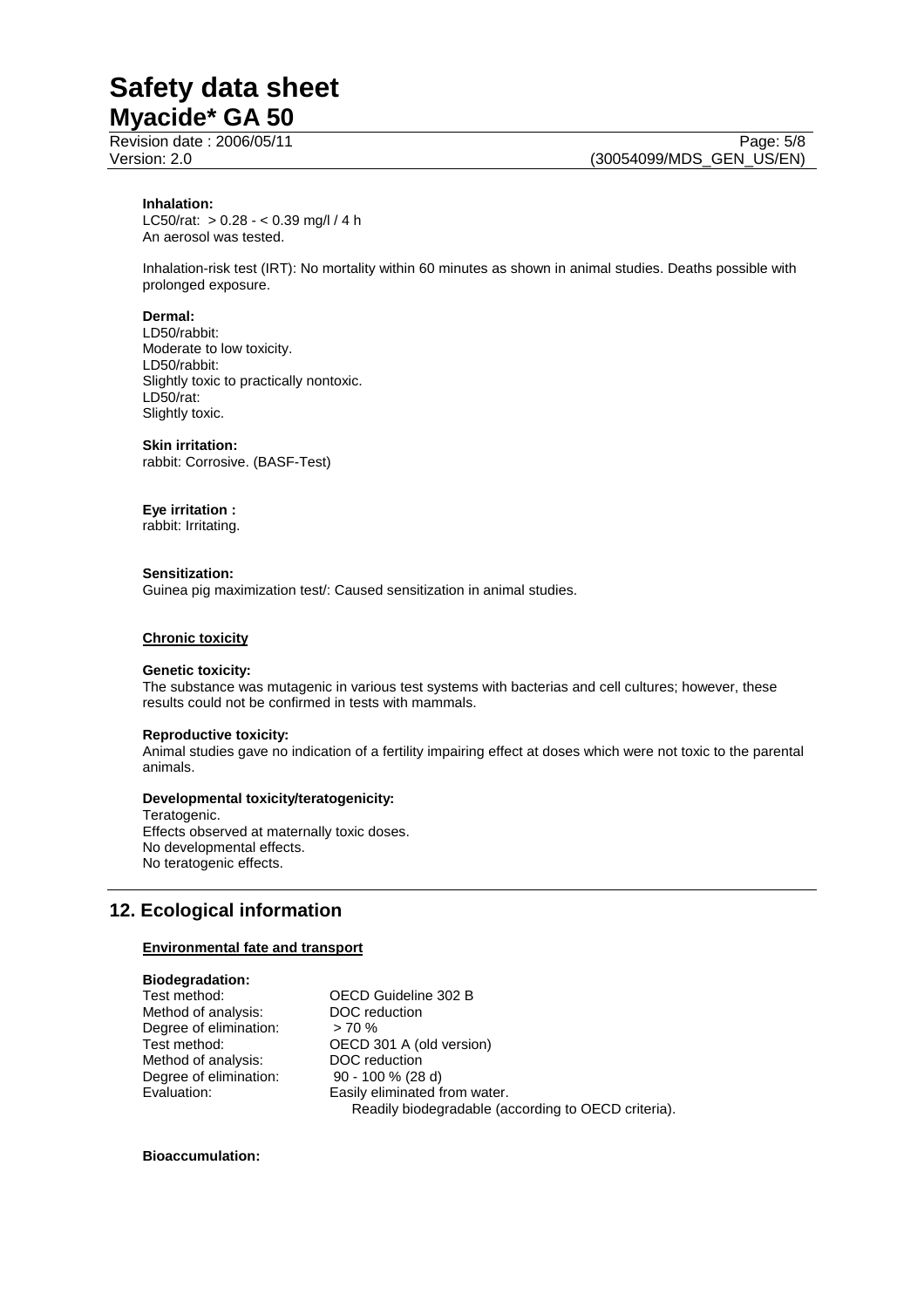Revision date : 2006/05/11 Page: 6/8 Version: 2.0 (30054099/MDS\_GEN\_US/EN)

Because of the n-octanol/water distribution coefficient (log Pow) accumulation in organisms is not to be expected.

#### **Chemical oxygen demand (COD):**  1,385 mg/g

# **Biochemical oxygen demand (BOD):**

Incubation period 5.0 d: 235 mg/g

### **Ratio BOD/COD:**

Biochemical Oxygen Demand after 5 days: 63 %

### **Ratio BOD/COD:**

Biochemical Oxygen Demand after 15 days: 78 %

### **Ratio BOD/COD:**  Biochemical Oxygen Demand after 20 days: 86 %

### **Adsorbable organically-bound halogen (AOX)**:

This product contains no organically-bound halogen.

### **Environmental toxicity**

### **Acute and prolonged toxicity to fish:**

static sunfish, bluegill/LC50 (96 h): = 13 mg/l (50% aq.) Slightly toxic. static marine minnow, sheepshead/LC50 (96 h):  $=$  39 mg/l (50% aq.) Slightly toxic. static Rainbow trout/LC50 (96 h): = 10 mg/l (50% aq.) Slightly toxic. LC50 (96 h): 0.84 mg/l Moderately toxic.

### **Acute toxicity to aquatic invertebrates:**

static Daphnia sp./LC50 (48 h): 14 mg/l (50% aq.) Slightly toxic. static Mysid shrimp/LC50 (48 h): 22 mg/l (50% aq.) Slightly toxic. static Daphnia sp./LC50 (48 h): 17 Slightly toxic. static Daphnia sp./LC50 (48 h): 12 mg/l (50% aq.) Slightly toxic. static Daphnia sp./EC50 (24 h): 33 mg/l (50% aq.)

### **Toxicity to aquatic plants:**

algae/EC50 (72 h): 0.75 mg/l Highly toxic.

**Toxicity to microorganisms:**  DIN 38412 Part 8 bacterium/EC50 (17 h): 13.3 mg/l

### **Other terrestrial non-mammals:**

LD50: 0.73 ml/kg (50%aq.) Moderately toxic.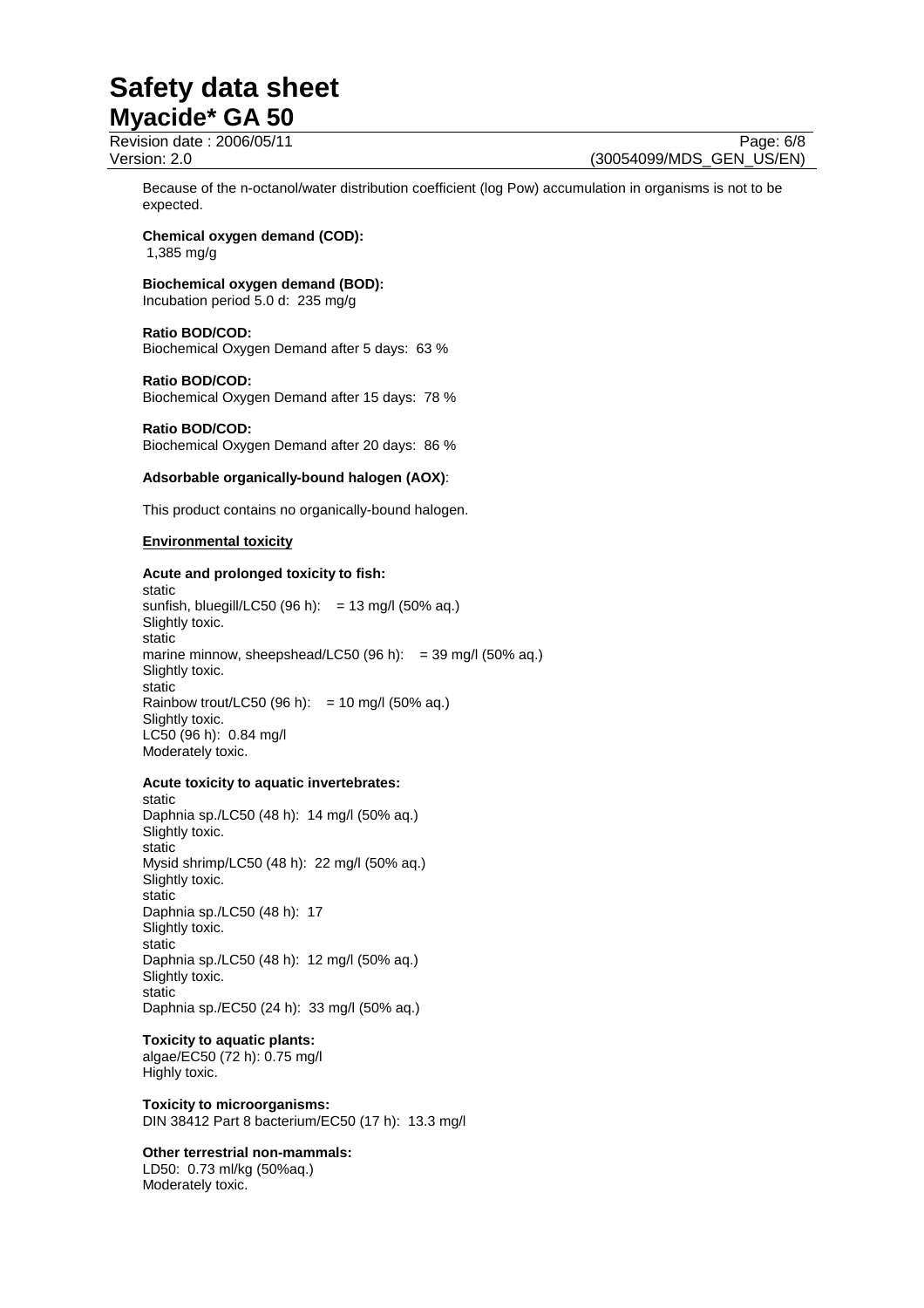## **13. Disposal considerations**

### **Waste disposal of substance:**

Do not discharge substance/product into sewer system. Incinerate or dispose of in a RCRA-licensed facility.

### **Container disposal:**

Dispose of in a licensed facility. Recommend crushing, puncturing or other means to prevent unauthorized use of used containers.

**RCRA:** D002

## **14. Transport information**

| <b>Land transport</b>                                              |                                                                                                    |  |
|--------------------------------------------------------------------|----------------------------------------------------------------------------------------------------|--|
| <b>USDOT</b>                                                       |                                                                                                    |  |
| Proper shipping name:                                              | CORROSIVE LIQUID, ACIDIC, ORGANIC, N.O.S. (contains<br>GLUTARALDEHYDE)<br>8<br><b>UN 3265</b><br>Ш |  |
| Hazard class:<br>ID-number:<br>Packing group:                      |                                                                                                    |  |
| Sea transport<br><i>IMDG</i>                                       |                                                                                                    |  |
| Proper shipping name:                                              | CORROSIVE LIQUID, ACIDIC, ORGANIC, N.O.S. (contains<br>GLUTARALDEHYDE)                             |  |
| Hazard class:<br>ID-number:<br>Packing group:<br>Marine pollutant: | 8<br><b>UN 3265</b><br>Ш<br><b>YES</b>                                                             |  |
| Air transport<br><b>IATA/ICAO</b>                                  |                                                                                                    |  |
| Proper shipping name:                                              | CORROSIVE LIQUID, ACIDIC, ORGANIC, N.O.S. contains<br>(GLUTARALDEHYDE)                             |  |
| Hazard class:<br>ID-number:<br>Packing group:                      | 8<br><b>UN 3265</b><br>$\mathbf{III}$                                                              |  |

# **15. Regulatory information**

### **Federal Regulations**

**Registration status:** 

released / listed

**OSHA hazard category:** Acute target organ effects reported, Toxic - oral, Highly toxic - inhalation